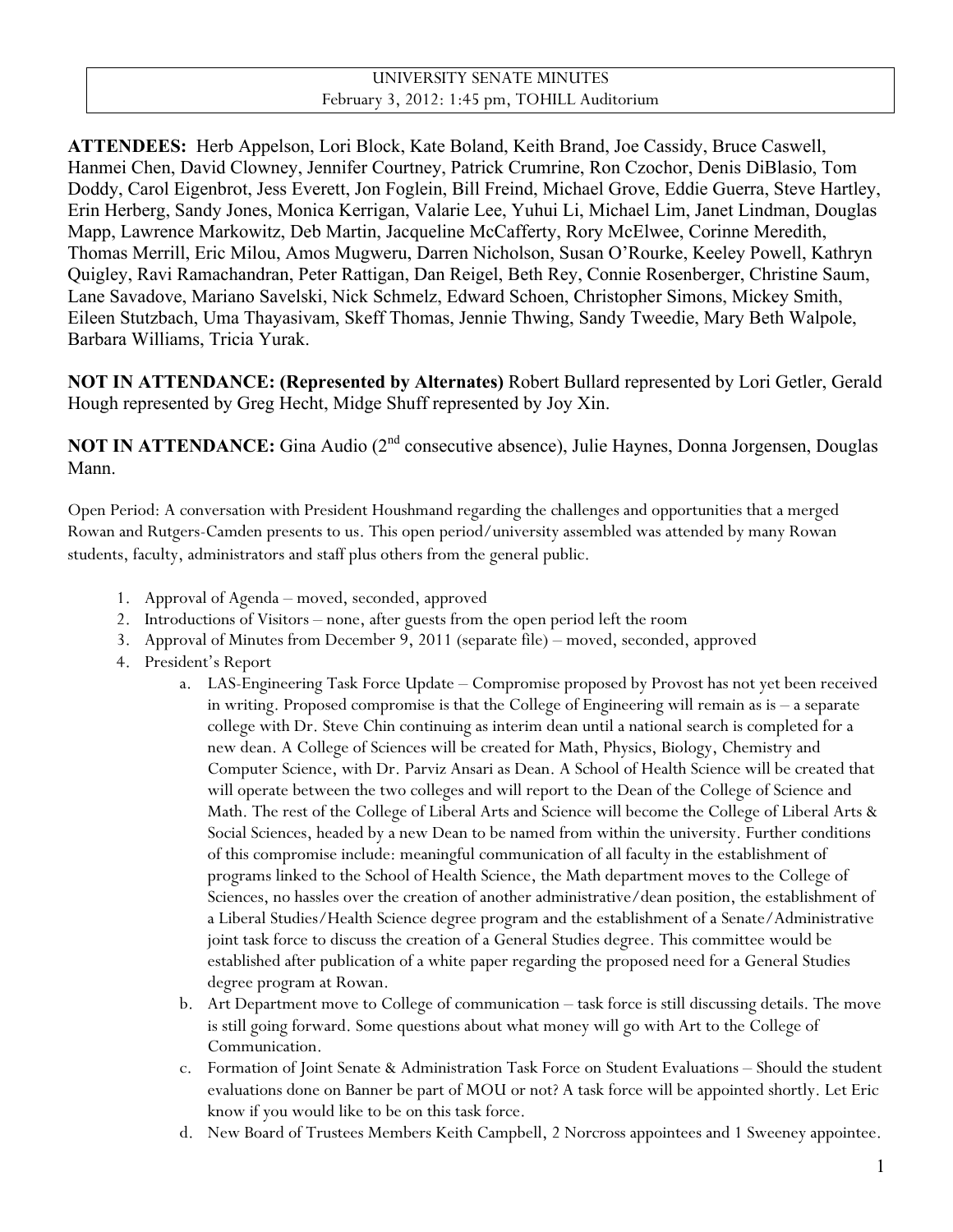- e. Student arrested in class. Need for a policy (referred to Student Relations committee). Professor was not happy when student was arrested in the middle of an exam. Sue Hersh, Chair of Student Relations Committee reports that Mike Kantner and the professor will both attend their next committee meeting as they begin work on establishing a policy to address this type of situation.
- 5. Presidential Search Committee Update Board met in private last week. Eric and Rory felt there were two excellent finalists.
- 6. Standing Committees & Task Forces
	- f. Academic Policy & Procedures
		- i. Changes to RAIV (pages 3- 4) Provost had spotted some problems with the policy as earlier adopted so minor changes are being proposed including restoring the recording of hearings and the student's right to appeal. Note that in Level 3 and 4 violations, final decisions are made by the Provost which is for legal purposes. This is the first reading of these revisions, to be taken back to departments for feedback and to be voted on next meeting.
		- ii. Graduate School Policies Barbara Williams will serve as the Graduate School rep to the committee.
		- g. Research: Provost has directed The Office of Research to update the policy on responsible conduct of research in order to bring us into compliance with NSF and NIH statutes (pages 5-6) Corinne Meredith, Committee Chair, presented this policy draft for a first reading to be taken back to departments for feedback and final vote next meeting.
- 7. Curriculum Committee (pages 7-8) Erin Herberg, Committee Chair presented three level C proposals and each were moved, seconded and approved. Erin reports progress is being made on development of an electronic submission process for curriculum changes which should simplify the process and decrease the number of mistakes made that then take time to be corrected. Proposed implementation date is spring 2013.
- 8. Old Business Eddie Guerra reposted that Rowan Day Care program is being taken over by Student Life and is no longer in financial problems.
- 9. New Business
	- h. Herman James Resolution (page 9) Motion made, seconded and approved to wave senate rules and vote on this resolution today. Resolution for the Education building to henceforth be known as Herman D. James Hall was moved, seconded and approved.
- 10. Adjournment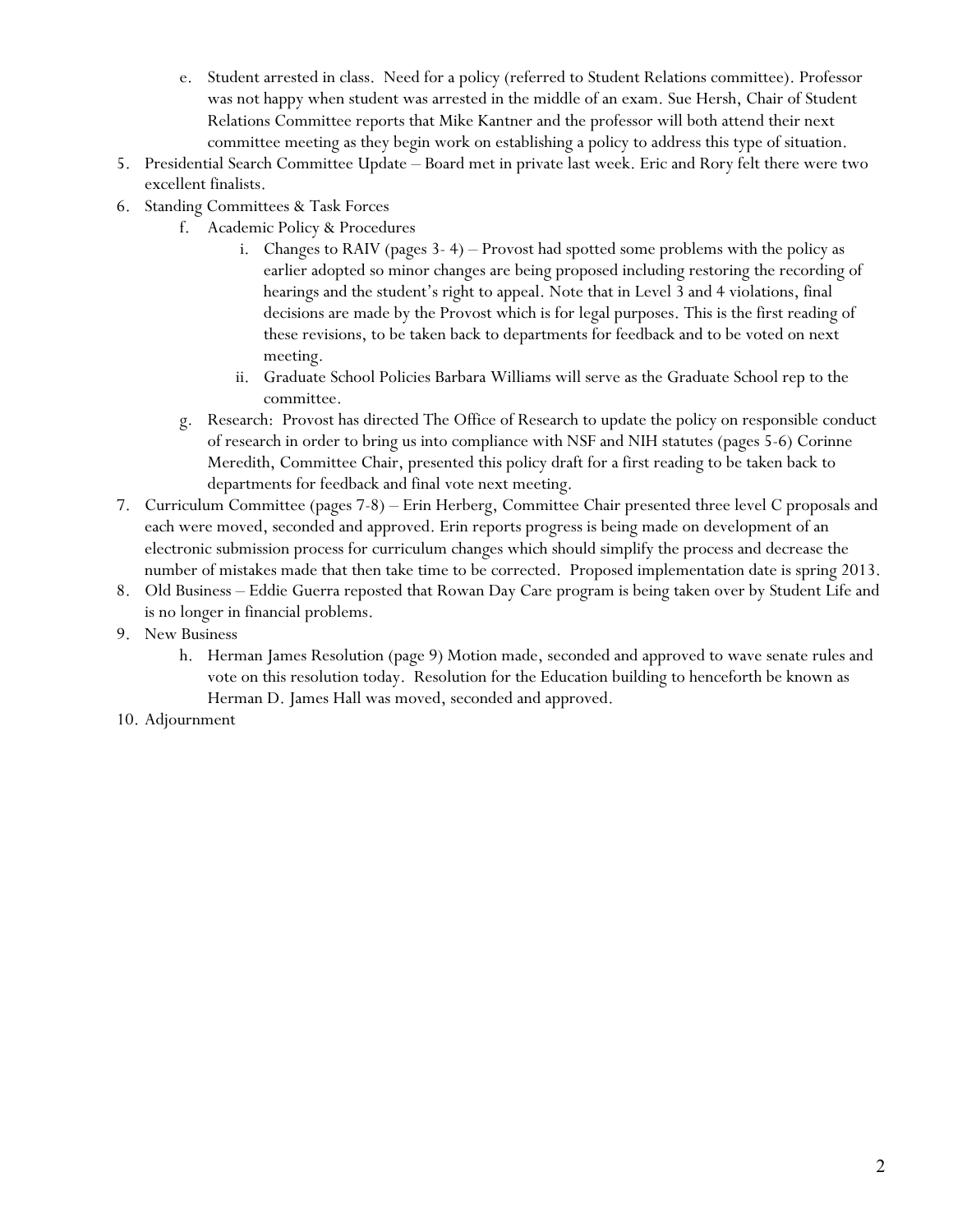## **Proposed Changes to Academic Integrity Policy, 1/9/11**

Orange font indicates new language; blue font indicates language that had been present in the Academic Integrity Policy prior to May, 2011.

#### **Page 3**

Current language, May 2011:

Level 2 violations involve incidents of a more serious nature and affect a significant aspect or portion of the course. Any violation that involves repeat offenses at Level 1 is considered a Level 2 violation. A sanction for a Level 2 violation will not exceed a failing grade in the course.

Proposed changes:

Level 2 violations involve incidents of a more serious nature and affect a significant aspect or portion of the course. Any violation that involves repeat offenses at Level 1 is considered a Level 2 violation. A second Level 1 violation will automatically become a Level 2 violation. A sanction for a Level 2 violation will not exceed a failing grade in the course.

Rationale: Current language is unclear about the penalties for repeat offenses.

#### **Page 4**

Current language, May 2011:

Level 3 offenses are even more serious in nature and involve dishonesty on a more significant portion of course work, such as a major paper, hourly or final examination. Any violation that is premeditated or involves repeat offenses below Level 3 is considered a Level 3 violation. A sanction for a level 3 violation will not exceed suspension from the University.

#### Proposed changes:

Level 3 offenses are even more serious in nature and involve dishonesty on a more significant portion of course work, such as a major paper, hourly or final examination. Any violation that is premeditated <del>or involves repeat offenses below</del> **Level 3** is considered a Level 3 violation. If the student had previously been found guilty either of one or more violations at Level 2 or higher, or of two Level 1 violations, an additional violation will automatically become at least a Level 3 violation.

Rationale: Current language is unclear about the penalties for repeat offenses.

#### **Page 4**

Current language, May 2011:

Reporting Mechanisms: Matters involving Level 3 violations are adjudicated by the Academic Integrity Review Board. A record of this violation will be retained in the Office of the Provost in accordance with State record retention guidelines.

Proposed changes: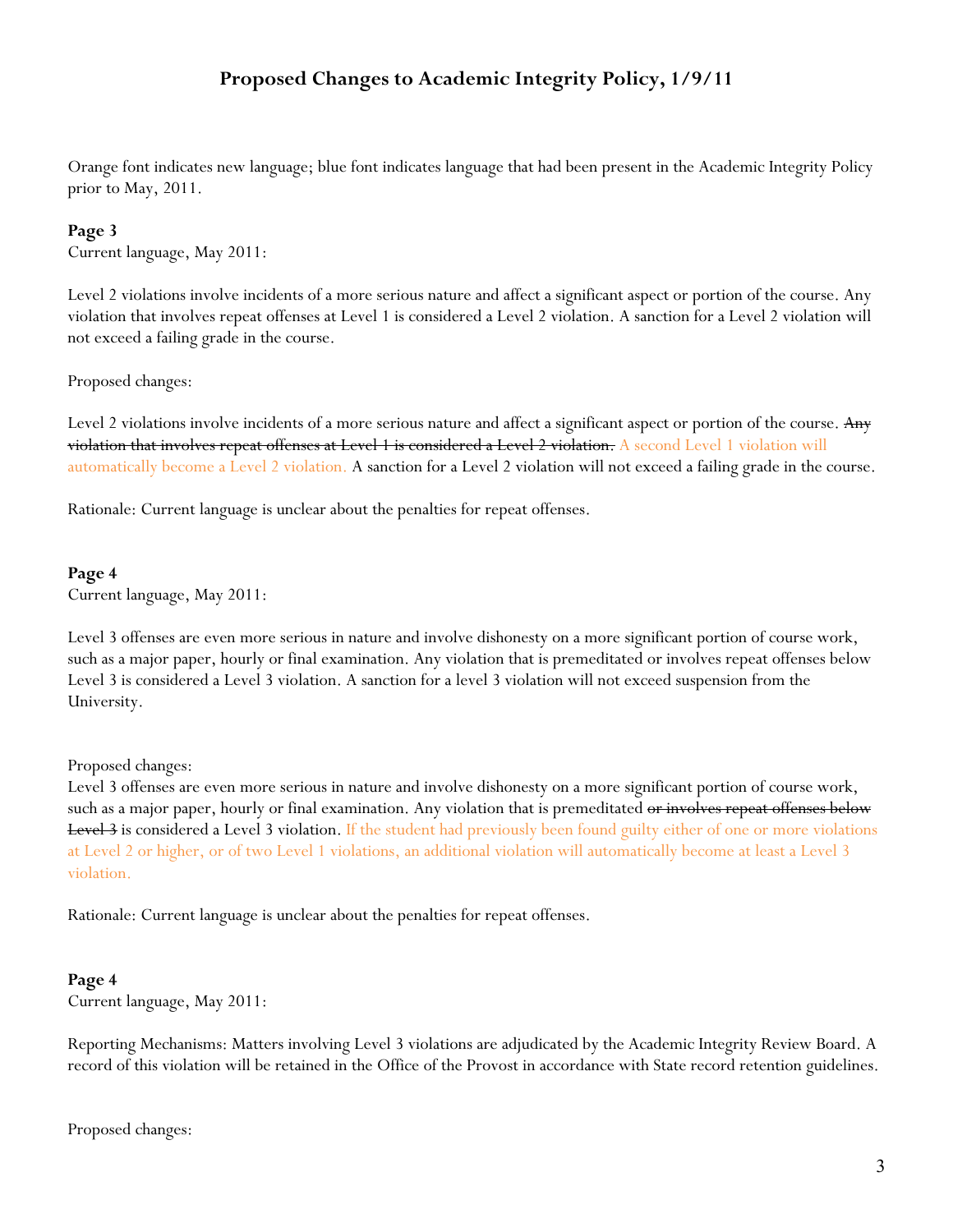Reporting Mechanisms: Matters involving Level 3 violations are adjudicated by the Academic Integrity Review Board and the hearings will be recorded. A record of this violation will be retained in the Office of the Provost in accordance with State record retention guidelines. The student can appeal the determination and/or the sanction in accordance with policy.

Rationale: Counsel suggests this is necessary. Earlier versions of the RAIV had stipulated that hearings would be recorded and that the student had the right to appeal.

## **Page 4**

Current language, May 2011:

Matters involving Level 4 violations are adjudicated by the Academic Integrity Review Board. A record of this violation will be retained in the Office of the Provost in accordance with State record retention guidelines.

## Proposed changes:

Reporting Mechanisms: Matters involving Level 4 violations are adjudicated by the Academic Integrity Review Board and the hearings will be recorded. A record of this violation will be retained in the Office of the Provost in accordance with State record retention guidelines. The student can appeal the determination and/or the sanction in accordance with policy.

Rationale: Counsel suggests this is necessary. Earlier versions of the RAIV had stipulated that hearings would be recorded and that the student had the right to appeal.

## **Page 6**

Current language, May 2011:

Level 3 and 4 violations: The Office of the Provost will refer the matter to the Academic Integrity Review Board for adjudication at a hearing. Final decisions are made by the Provost.

## Proposed changes:

Level 3 and 4 violations: The Office of the Provost will refer the matter to the Academic Integrity Review Board for adjudication at a hearing. The Board will issue a ruling to the Office of the Provost, which will make the final decisions on both rulings and appeals.

#### Rationale:

The revised language presents a more accurate description of the Board's role.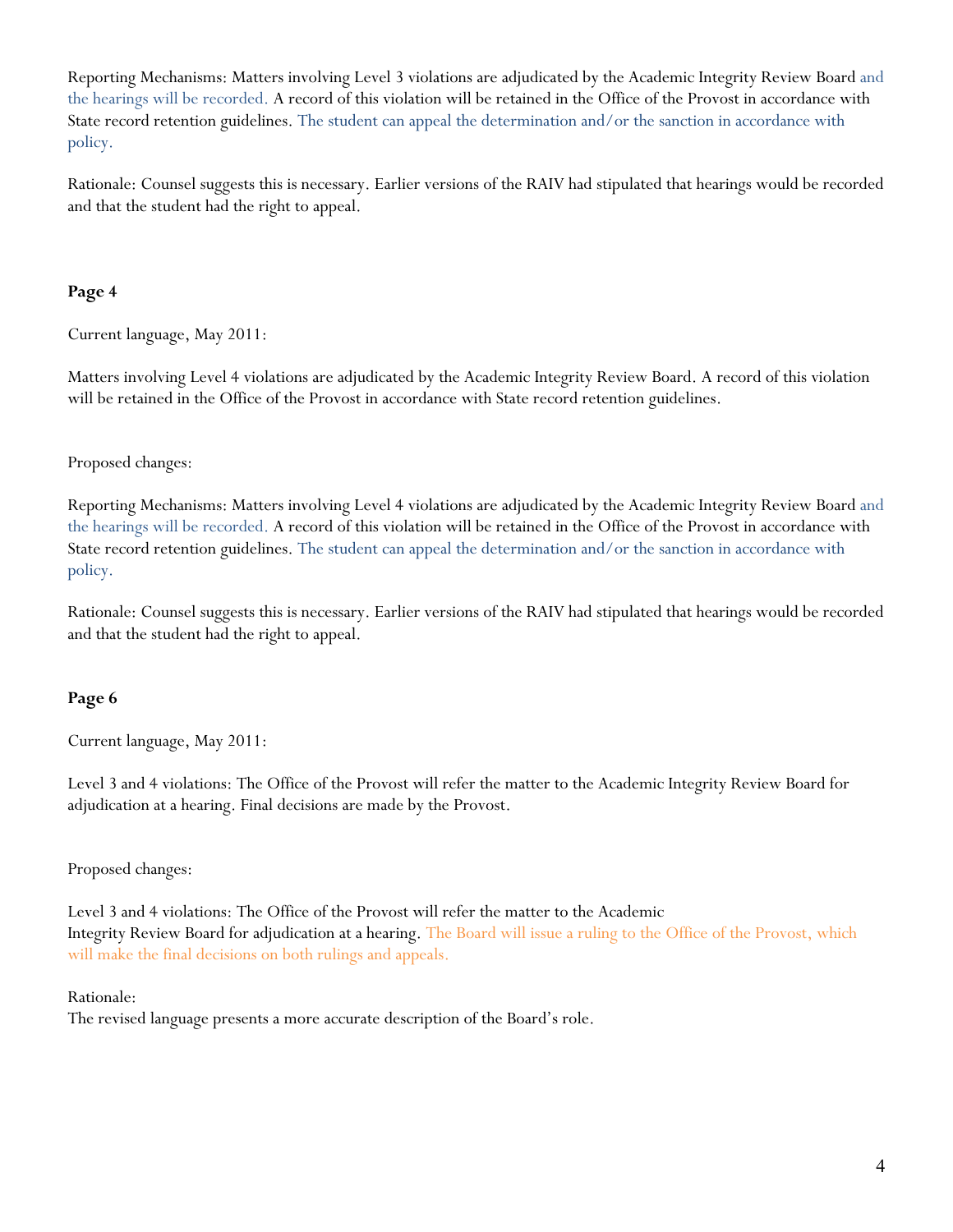# **Policy on Ensuring Compliance with Responsible Conduct of Research (RCR) Requirements by Federal Funding Agencies**

## **Background**

As part of the implementation of Section 7009 of the *America Creating Opportunities to Meaningfully Promote Excellence in Technology, Education, and Science* (COMPETES) Act, the National Science Foundation (NSF) and National Institutes of Health (NIH) have enacted policies requiring faculty, staff and students (both undergraduate and graduate) who are engaged in sponsored research undergo training in the Responsible Conduct of Research (RCR). Furthermore, these funding agencies require the University to monitor and track that all such researchers have received RCR training.

In April 2007, the Rowan University Senate has passed a resolution entitled "Resolution on Establishment of a Training Program for Ethical & Responsible Conduct of Research." The resolution requires faculty and graduate students (only) to undergo RCR training, as established by the Office of Research and Sponsored Programs, and that necessary checkpoints shall be implemented so that the training requirements can be enforced.

In accordance with the University senate resolution the Research Office webpage provided a link to a web-based training in RCR, hosted by the Collaborative Institutional Training Initiative (CITI) for faculty and students. As of February 1, 2008, faculty receiving research awards were required to complete the training as a condition of their award.

**However, a review of current practice in the University indicates that the Office of Research and Sponsored Programs cannot track whether faculty and students have completed the required RCR training, nor does it address the issue of undergraduate students supported on research projects.**

**In summary, we are currently not in full compliance with NSF and NIH statutes for the Responsible Conduct of Research, which can jeopardize sponsored research at the University.**

#### **Proposed Amendments to Senate Resolution**

The following policy is proposed for ensuring compliance, effective January 1, 2012:

- 1. The Research Office website www.rowan.edu/research will host the CITI training module for the Responsible Conduct of Research, which will allow an electronic certificate to be generated on completion and e-mailed to the Office of Sponsored Programs (OSP).
- 2. All faculty, prior to submitting grant proposals will be required to complete RCR training. OSP will not submit a proposal if they do not have RCR training completion certificates from the PI, Co-PI and any other named investigators.
- 3. All students (graduate or undergraduate) will be required to complete RCR training prior to appointment as research assistants supported by grant funds. If RCR training completion certificates are not available from the student research assistant before the end of their first pay-period, their appointment will be placed on hold, until RCR training is completed.
- 4. All new faculty that are hired at the University will be required to complete RCR training during Summer Orientation conducted by the Faculty Center.
- 5. Faculty and students (undergraduate and graduate) currently supported on research grants will be required to complete RCR training by April 30, 2012. Following that date, expenditures from grants funds will not be allowed until RCR certificates from the respective faculty and students are available in OSP.

## **Additional Information**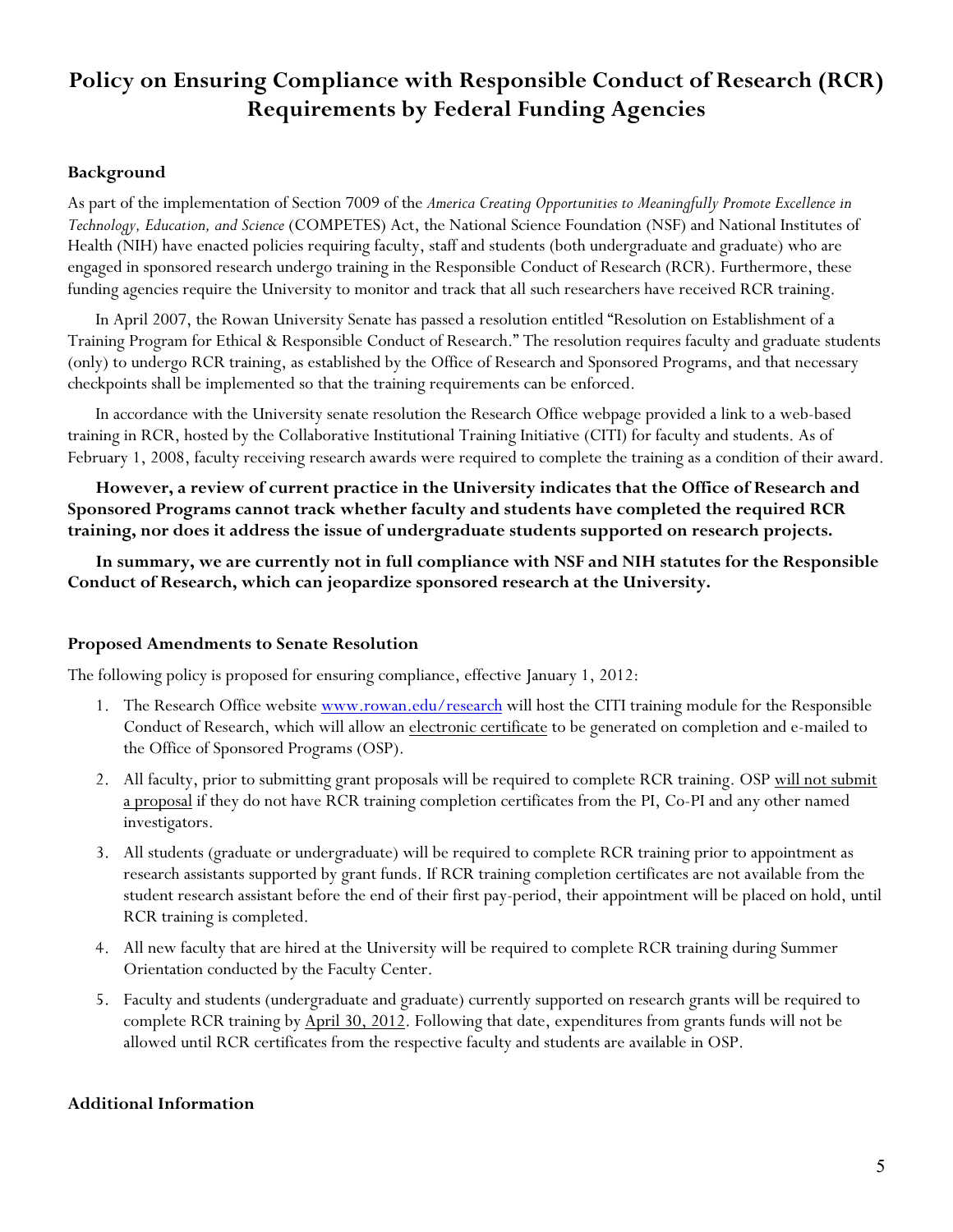The NSF statutory requirement is "The Director shall require that each institution that applies for financial assistance from the Foundation for science and engineering research or education describe in its grant proposal a plan to provide appropriate training and oversight in the responsible and ethical conduct of research to undergraduate students, graduate students, and postdoctoral researchers participating in the proposed research project."

NIH requires that all trainees, fellows, participants, and scholars receiving support through any NIH training, career development award (individual or institutional), research education grant, and dissertation research grant must receive instruction in responsible conduct of research.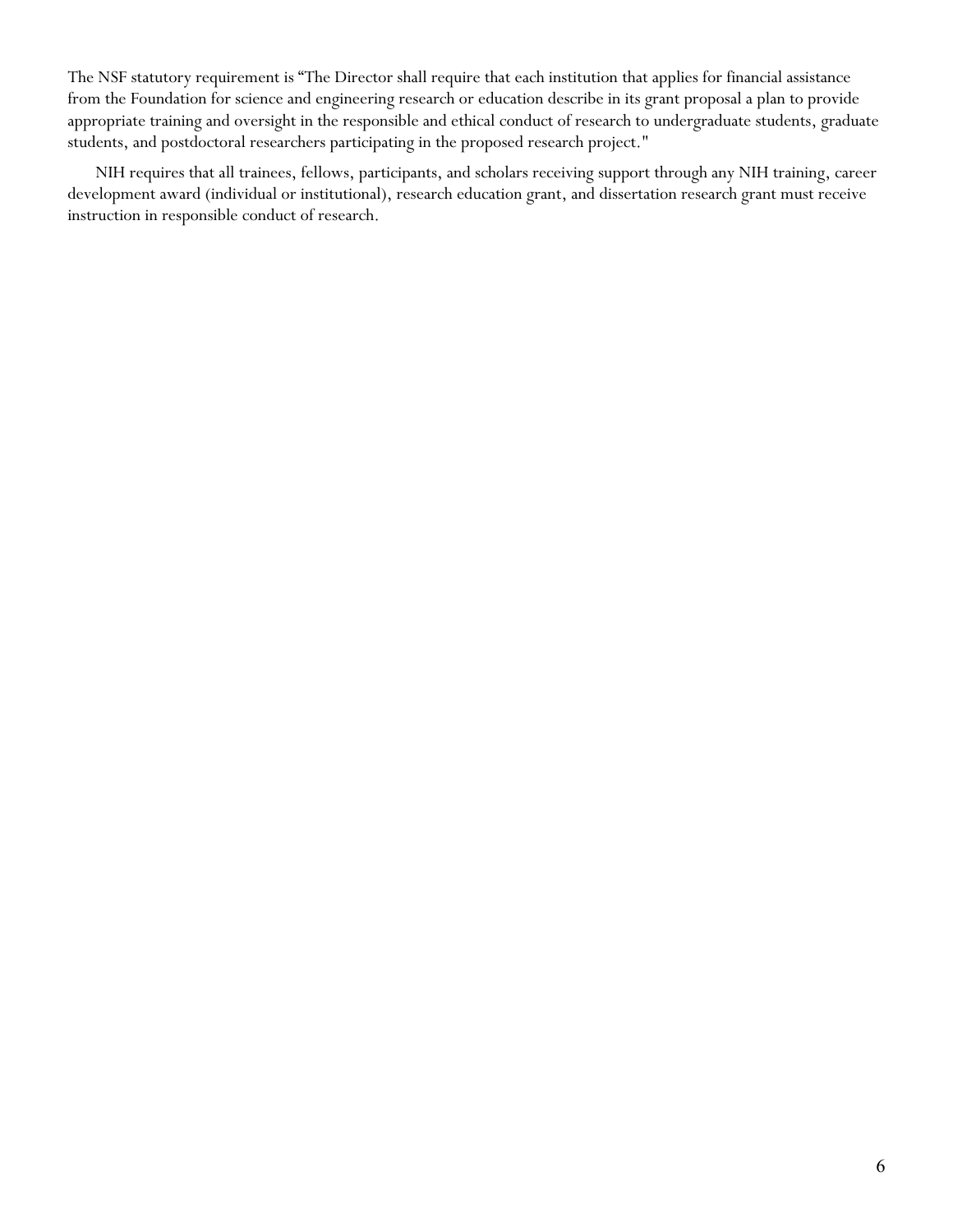## **Approved Curriculum Proposals January 18, 2012**

| SCC#            | College | Department          | Proposal title                                      | U/G | Change requested   |
|-----------------|---------|---------------------|-----------------------------------------------------|-----|--------------------|
| $11 - 12 - 606$ | LAS     | Foreign Languages   | Masterpieces of French Literature in<br>Translation | U   | New Gen Ed         |
| $11 - 12 - 603$ | LAS     | Philosophy/Religion | Philosophy of Medicine                              | U   | New Gen Ed M/G, WI |
| $11 - 12 - 602$ | LAS     | Philosophy/Religion | <b>Spirituality and Healing</b>                     | U   | New Gen Ed M/G     |

#### Process B Proposals Approved by Senate Curriculum Committee

#### Process C Proposals Approved by Senate Curriculum Committee

| SCC#            | College     | Department | Proposal title                                                         | U/<br>G  | <b>Change requested</b>               |
|-----------------|-------------|------------|------------------------------------------------------------------------|----------|---------------------------------------|
| $11 - 12 - 500$ | <b>FPA</b>  | Music      | <b>Eliminating Repeating and Multi Credit</b><br><b>Course Numbers</b> | <u>u</u> | Changes to Undergraduate Program      |
| $11 - 12 - 401$ | Engineering | Mechanical | Prerequisite changes to ME courses/new<br>curriculum                   | U        | Major changes for degree requirements |
| $11 - 12 - 804$ | LAS         | Biology    | MS in Nursing (Core) w/Clinical Leadership<br>Track                    | G        | New Degree Program                    |

Process A Proposals Approved by College Curriculum Committees and Chair of the Senate Curriculum Committee

|                 |                 |                 |                                              | U/        |                          |
|-----------------|-----------------|-----------------|----------------------------------------------|-----------|--------------------------|
| $SCC\#$         | College         | Department      | Proposal title                               | ${\bf G}$ | Change requested         |
|                 | <b>Business</b> | Accounting/     |                                              |           |                          |
| $11 - 12 - 101$ |                 | Finance         | <b>Insurance and Risk Management</b>         | U         | New Non-Gen Ed           |
|                 |                 | Management/     |                                              |           |                          |
|                 | <b>Business</b> | Entrepreneurshi |                                              |           |                          |
| $11 - 12 - 104$ |                 | p               | <b>Entrepreneurial Growth</b>                | U         | Minor Curriculum Changes |
|                 |                 | Management/     |                                              |           |                          |
|                 | <b>Business</b> | Entrepreneurshi |                                              |           |                          |
| $11 - 12 - 105$ |                 | p               | <b>Entrepreneurial Experiences</b>           | U         | New Non-Gen Ed           |
|                 |                 |                 |                                              |           |                          |
| $11 - 12 - 313$ | Education       | Health/Exercise | Senior Seminar in Athletic Training          | U         | Minor Curriculum Changes |
|                 |                 |                 |                                              |           |                          |
| $11 - 12 - 314$ | Education       | Health/Exercise | Residency in Athletic Training IV            | U         | Minor curricular changes |
|                 |                 |                 |                                              |           |                          |
| $11 - 12 - 315$ | Education       | Health/Exercise | Residency in Athletic Training III           | U         | Minor curricular changes |
|                 |                 |                 |                                              |           |                          |
| $11 - 12 - 316$ | Education       | Health/Exercise | Residency in Athletic Training II            | U         | Minor curricular changes |
|                 |                 |                 |                                              |           |                          |
| $11 - 12 - 317$ | Education       | Health/Exercise | Residency in Athletic Training I             | U         | Minor curricular changes |
|                 |                 |                 |                                              |           |                          |
|                 |                 |                 |                                              |           |                          |
| $11 - 12 - 318$ | Education       | Health/Exercise | Clinical Techniques in Athletic Training IV  | U         | Minor curricular changes |
|                 |                 |                 |                                              |           |                          |
| $11 - 12 - 319$ | Education       | Health/Exercise | Clinical Techniques in Athletic Training III | U         | Minor curricular changes |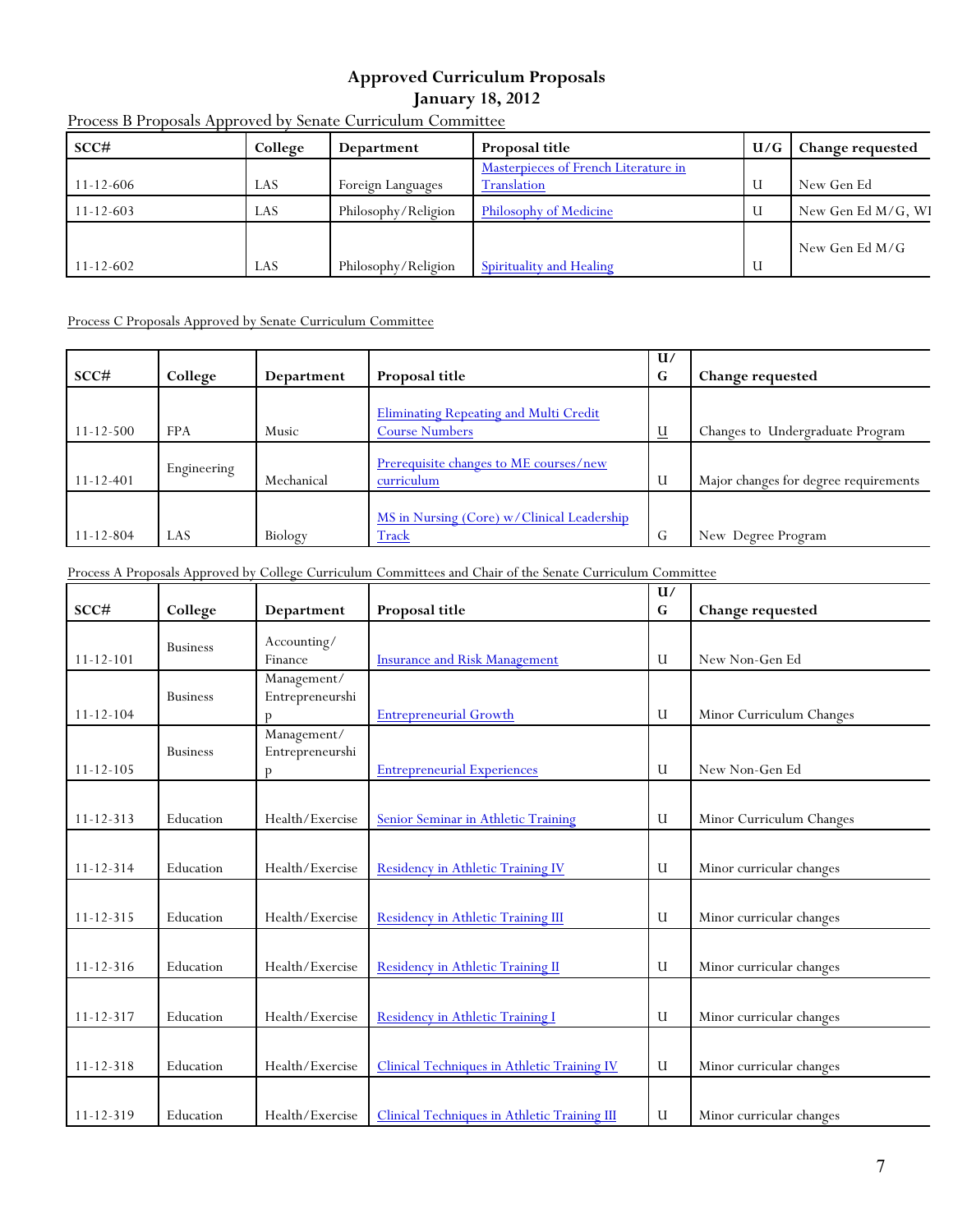| $11 - 12 - 320$ | Education | Health/Exercise        | Clinical Techniques in Athletic Training II |   |                          |
|-----------------|-----------|------------------------|---------------------------------------------|---|--------------------------|
|                 |           |                        |                                             |   |                          |
| $11 - 12 - 321$ | Education | Health/Exercise        | Clinical Techniques in Athletic Training I  | U | Minor curricular changes |
|                 |           |                        |                                             |   | Minor curricular changes |
| $11 - 12 - 702$ | LAS       | <b>SBS</b>             | <b>Basic Principles of Behavior</b>         | G |                          |
|                 |           |                        |                                             |   | Minor curricular changes |
| $11 - 12 - 704$ | LAS       | <b>SBS</b>             | Behavioral Assessment & Functional Analysis | G |                          |
|                 |           |                        |                                             |   | Minor curricular changes |
| $11 - 12 - 705$ | LAS       | <b>SBS</b>             | <b>Ethics in Applied Behavior Analysis</b>  | G |                          |
|                 |           | Geography/             |                                             |   |                          |
| $11 - 12 - 707$ | LAS       | <b>Environ Studies</b> | Land Use and Resource Development           | U | Minor curricular changes |